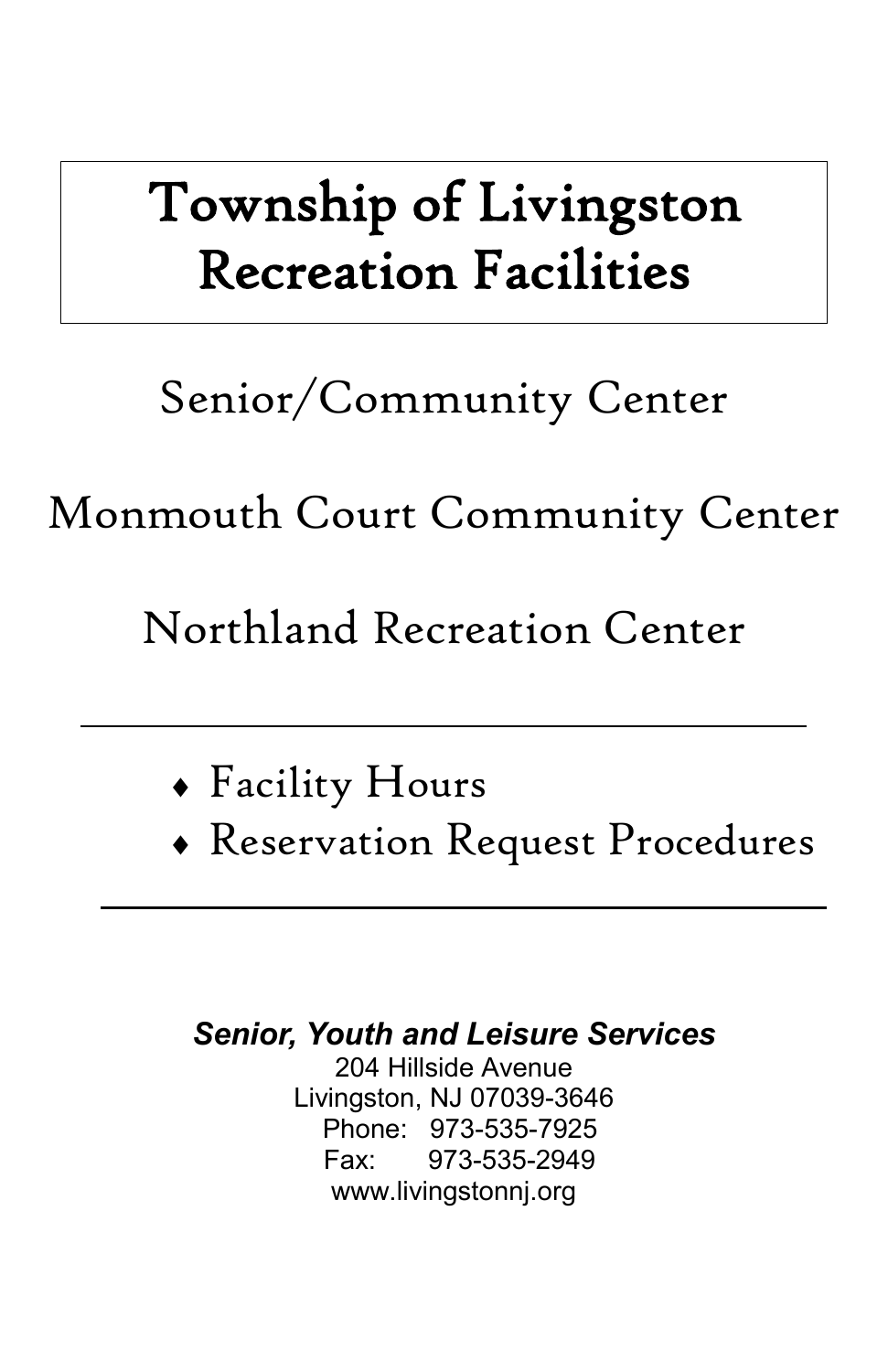# **WHEN THE FACILITIES ARE AVAILABLE:**

- 1. Activities may be scheduled at all facilities: Monday – Thursday 8:30AM—10:00PM Friday 8:30AM— 5:00PM\* Saturday 9:00AM — 3:00PM\* Sunday 12:00PM — 5:00PM\* \*Available by special request on a limited basis only: Friday and Saturday evenings until 10:00PM and all day Sunday.
- 2. Senior Drop-in activities at Livingston Senior/Community Center: Monday – Friday 8:30AM— 4:00PM
- 3. Facilities are closed on all Township holidays and some corresponding weekends. Please call 973-535-7925 for a detailed list.
- 4. Due to the increase in usage requests, there is no guarantee of space for any group. Groups may be assigned to spaces other than the ones requested. A member of the office staff will contact you if there is a conflict.

## **WHO MAY RESERVE SPACE:**

- 1. The following may reserve space within Township facilities as often as needed each month free of charge:
	- a. Township sponsored programs and events including Departmental meetings.
	- b. Township appointed boards and committees.
	- c. Township currently sponsored organizations.
	- d. Senior Citizen organizations.
	- e. Youth Sports Council organizations
- 2. Other organizations recognized as Livingston-based may reserve up to two (2) spaces, based on space availability, within Township facilities up to two (2) times per calendar month free of charge. More than two (2) spaces or two (2) dates per calendar month will result in rental fees being charged for the later dates.
- 3. A Livingston-based organization is defined as any non-profit organization, committee, chapter or branch, which satisfies any of the following criteria:
	- a. Has members appointed by Township Council.
	- b. Devotes it activities or resources to the Livingston community.
	- c. Has at least 51% current membership of Livingston residents.
	- d. Is devoted to enhancing the quality of life or provides programming/social activities to senior citizens of Livingston.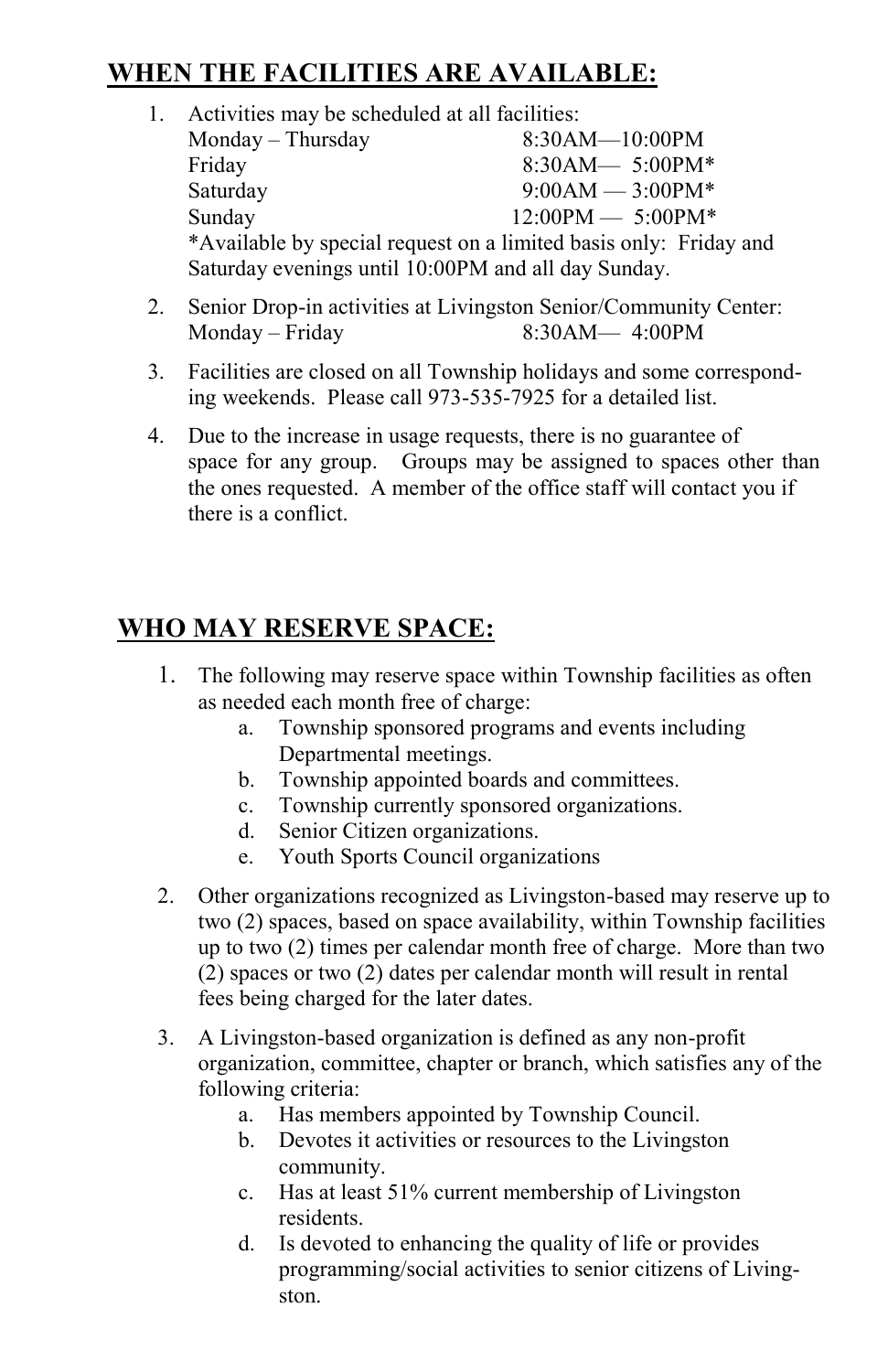- 4. To be defined as a Livingston-based organization as set forth in #3, documentation supporting non-profit status, certificate of insurance naming the Township of Livingston as additional insured for liability, property, and workers compensation needed at minimum of \$1 million limit **AND** one or more of the following items must be presented:
	- a. Member roster with current addresses submitted annually.
	- b. Charter or written description of organization's mission.
- 5. All groups using space within the facility, must have a current Hold-Harmless Agreement on file. This form is to be updated yearly.
- 6. The Director of Senior, Youth and Leisure Services will determine if organizations satisfy the above criteria as Livingston-based. Any organization not meeting the criteria will be charged an hourly rental fee and must comply with the Certificate of Insurance portion of Rule #4 and provide a Hold-Harmless Agreement form. See the back page for rental information.
- 7. **The Senior, Youth and Leisure Services Department reserves the right to preempt any confirmed reservation to accommodate Township-sponsored activities.**

#### **HOW TO RESERVE SPACE:**

- 1. A completed "Facility Reservation Request" form, Hold-Harmless Agreement, current Certificate of Insurance, and any other required documentation as noted above must be returned to the Senior, Youth and Leisure Services Department.
- 2. Please reflect exact usage time when requesting event start times. Be sure to take into account any set-up time (i.e., coffee preparation, unloading meeting materials, etc.). Do not expect the building to be open or the space to be available prior to your requested time regardless of day of the week.
- 3. Reservation requests will be accepted beginning November 1 for the following 12-month period.
- 4. Reservations *will be accepted no later than Wednesday* of the week prior to the date desired. The weekly calendar runs Monday—Sunday.
- 5. This office must be notified 72 hours prior to the event if additional space or time is needed. Due to space limitations, no guarantees of additional space or time are made even with 72 hours notice.
- 6. There will be a two (2) hour minimum for Friday and Saturday usage after regularly scheduled open hours and all day Sunday.

# **OVER**